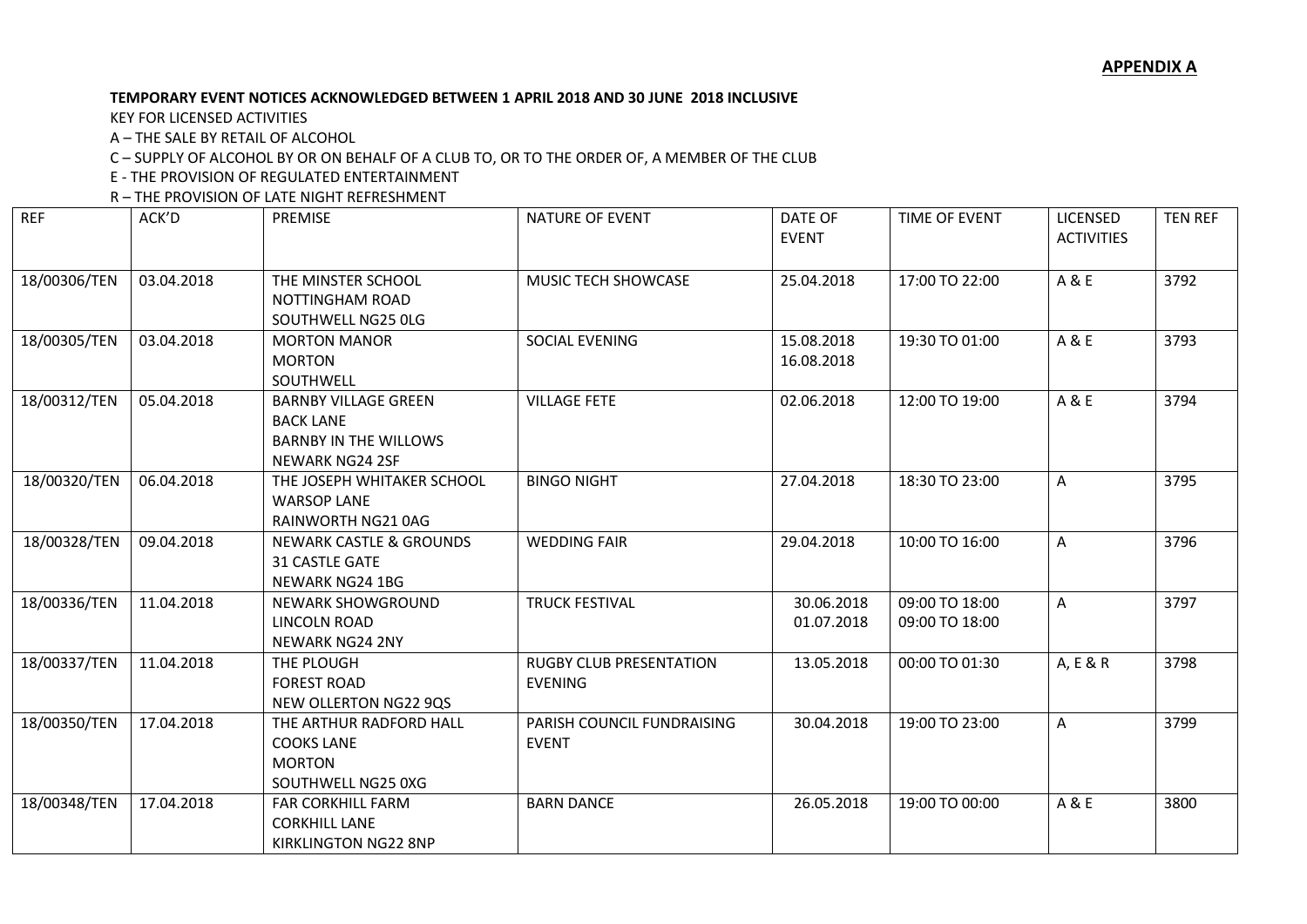| 18/00361/TEN        | 18.04.2018 | THE MINSTER SCHOOL<br>NOTTINGHAM ROAD<br>SOUTHWELL NG24 0QL                                  | <b>QUIZ NIGHT</b>        | 11.05.2018               | 18:30 TO 23:00                   | A         | 3801 |
|---------------------|------------|----------------------------------------------------------------------------------------------|--------------------------|--------------------------|----------------------------------|-----------|------|
| 18/00362/TEN        | 18.04.2018 | NORTH MUSKHAM PARISH<br><b>CHURCH</b><br><b>MAIN STREET</b><br>NORTH MUSKHAM NG23 6HD        | <b>CONCERT</b>           | 18.05.2018               | 19:30 TO 10:00                   | A         | 3802 |
| 18/00363/TEN        | 18.04.2018 | SAINT MARY THE VIRGIN<br><b>CHURCH LANE</b><br>LOWDHAM NG14 7BQ                              | <b>CONCERT</b>           | 30.06.2018               | 19:00 TO 22:00                   | A & E     | 3803 |
| 18/00368/TEN        | 20.04.2018 | <b>MORTON MANOR</b><br><b>MORTON</b><br>SOUTHWELL                                            | SOCIAL EVENING           | 15.06.2018<br>16.06.2018 | 19:30 TO 00:00<br>00:00 TO 01:00 | A & E     | 3804 |
| 18/00369/TEN        | 20.04.2018 | ST. MICHAELS PRIMARY<br>SCHOOL<br><b>BRANTON AVE</b><br><b>FARNSFIELD NG22 8JZ</b>           | <b>MUSIC FESTIVAL</b>    | 21.07.2018               | 12:00 TO 00:00                   | A         | 3805 |
| 18/00370/TEN        | 20.04.2018 | <b>BRACKENHURST CAMPUS</b><br>NOTTINGHAM TRENT UNI<br>OS REF: SK695 522                      | <b>FESTIVAL</b>          | 04.05.2018               | 12:00 TO 19:00                   | E         | 3806 |
| 18/00374/TEN        | 20.04.2018 | KIRKFIELDS EQUESTRIAN<br><b>CENTRE</b><br><b>CALVERTON ROAD</b><br><b>BLIDWORTH NG21 ONW</b> | <b>WEDDING RECEPTION</b> | 05.05.2018<br>06.05.2018 | 11:00 TO 00:00<br>00:00 TO 00:30 | A, E, & R | 3807 |
| 18/00382/TEN        | 20.04.2018 | THE SCOUT HUT<br><b>BISHOPS DRIVE</b><br>SOUTHWELL NG25 0GD                                  | <b>QUIZ NIGHT</b>        | 12.05.2018               | 18:00 TO 23:00                   | A         | 3808 |
| 18/00395/TEN        | 23.04.2018 | STAND 67<br>NEWARK SHOWGROUND<br><b>LINCOLN ROAD</b><br><b>NEWARK NG24 2NY</b>               | <b>SHOPPING PAVILION</b> | 12.05.2018<br>13.05.2018 | 09:00 TO 18:00<br>09:00 TO 18:00 | A         | 3809 |
| 18/00402/TEN<br>LAT | 24.04.2018 | <b>THURGATON VILLAGE HALL</b><br><b>THURGATON NG14 7FW</b>                                   | <b>WEDDING RECEPTION</b> | 05.05.2018               | 17:00 TO 23:59                   | A         | 3810 |
| 18/00406/TEN<br>LAT | 25.04.2018 | <b>THORESBY PARK</b><br>NOTTINGHAM NG22 9EP                                                  | <b>CLASSIC CAR SHOW</b>  | 06.05.2018<br>07.05.2018 | 10:00 TO 16:00<br>10:00 TO 16:00 | A         | 3811 |
| 18/00408/TEN        | 25.04.2018 | LOWES WONG INFANT SCHOOL<br><b>QUEEN STREET</b><br>SOUTHWELL NG25 OLF                        | P.T.A CHARITY EVENT      | 12.05.2018               | 11:00 TO 14:00                   | A         | 3812 |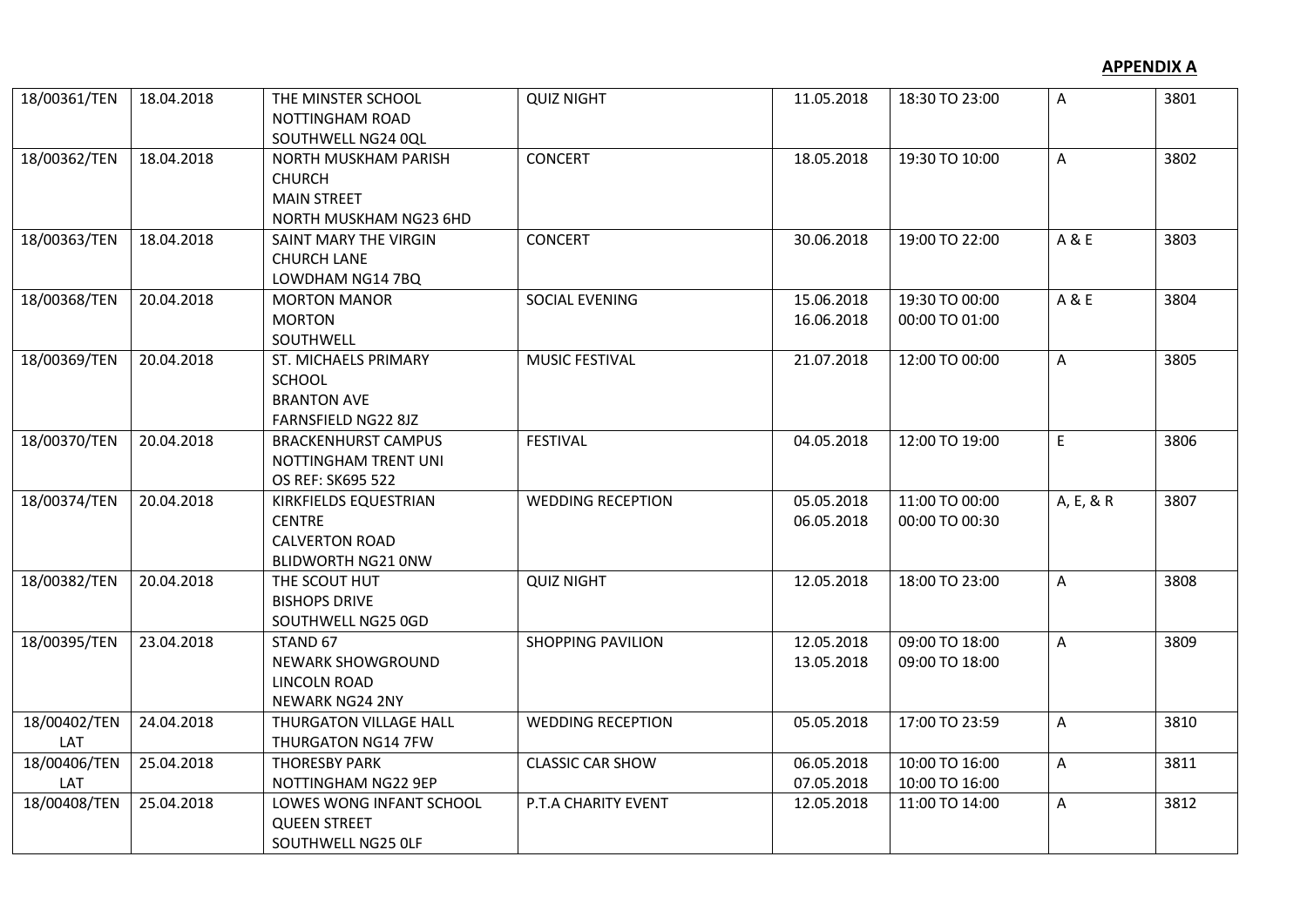| 18/00409/TEN  | 25.04.2018 | <b>RUFFORD ABBEY COUNTRY</b> | <b>OUTDOOR CINEMA</b>       | 04.05.2018 | 11:30 TO 21:00 | E              | 3813 |
|---------------|------------|------------------------------|-----------------------------|------------|----------------|----------------|------|
| LAT           |            | <b>PARK</b>                  |                             | 05.05.2018 | 11:30 TO 21:00 |                |      |
|               |            | OLD RUFFORD ROAD             |                             | 06.05.2018 | 11:30 TO 21:00 |                |      |
|               |            | <b>OLLERTON NG22 9DF</b>     |                             |            |                |                |      |
| 18/00415/TEN  | 27.04.2018 | NEWARK CASTLE AND GARDENS    | <b>OUTDOOR CINEMA</b>       | 17.08.2018 | 18:00 TO 23:30 | R&E            | 3814 |
|               |            | CASTLEGATE                   |                             |            |                |                |      |
|               |            | NEWARK NG24 1BG              |                             |            |                |                |      |
| 18/00416/TEN  | 27.04.2018 | NEWARK CASTLE AND GARDENS    | <b>OUTDOOR CINEMA</b>       | 31.08.2018 | 18:00 TO 23:30 | <b>R&amp;E</b> | 3815 |
|               |            | CASTLEGATE                   |                             |            |                |                |      |
|               |            | NEWARK NG24 1BG              |                             |            |                |                |      |
| 18/00417/TEN  | 27.04.2018 | <b>BOUGHTON VILLAGE HALL</b> | <b>WEDDING ANNIVERSARY</b>  | 12.05.2018 | 16:00 TO 23:30 | A              | 3816 |
|               |            | <b>CHURCH LANE</b>           |                             |            |                |                |      |
|               |            | <b>BOUGHTON NG22 9JR</b>     |                             |            |                |                |      |
| 18/00421/TEN  | 30.04.2018 | CASTLEFIELD                  | BEER AND CIDER FESTIVAL     | 25.05.2018 | 18:00 TO 23:00 | A & E          | 3817 |
|               |            | <b>MAIN ROAD</b>             |                             | 26.05.2018 | 13:00 TO 23:00 |                |      |
|               |            | KINGS CLIPSTONE NG21 9BT     |                             | 27.05.2018 | 13:00 TO 20:00 |                |      |
| 18/00422/TEN  | 30.04.2018 | THE RAILWAY                  | <b>SUMMER GARDEN PARTY</b>  | 07.07.2018 | 19:00 TO 00:00 | A&E            | 3818 |
|               |            | <b>STATION ROAD</b>          |                             |            |                |                |      |
|               |            | LOWDHAM NG14 7DU             |                             |            |                |                |      |
| 18/00423/TEN  | 30.04.2018 | <b>FARNDON MEMORIAL HALL</b> | <b>AMATEUR BOXING EVENT</b> | 23.06.2018 | 18:00 TO 23:00 | A & E          | 3819 |
|               |            | <b>MARSH LANE</b>            |                             |            |                |                |      |
|               |            | <b>FARNDON NG24 3SZ</b>      |                             |            |                |                |      |
| 18/00434/TEN. | 02.05.2018 | THE OLD VICARAGE             | <b>HOG ROAST</b>            | 07.07.2018 | 12:30 TO 15:30 | $\mathsf C$    | 3820 |
|               |            | <b>HIGH STREET</b>           |                             |            |                |                |      |
|               |            | LAXTON NG22 ONX              |                             |            |                |                |      |
| 18/00435/TEN  | 02.05.2018 | THE WATERS EDGE              | <b>WEDDING RECEPTION</b>    | 19.05.2018 | 14:00 TO 00:00 | A              | 3821 |
|               |            | <b>34 CASTLE GATE</b>        |                             | 20.05.2018 | 00:00 TO 01:30 |                |      |
|               |            | NEWARK NG24 1BG              |                             |            |                |                |      |
| 18/00436/TEN  | 02.05.2018 | THE WATERS EDGE              | <b>BANK HOLIDAY OPENING</b> | 25.05.2018 | 12:00 TO 23:00 | A & E          | 3822 |
|               |            | <b>34 CASTLE GATE</b>        |                             | 26.05.2018 | 12:00 TO 23:00 |                |      |
|               |            | NEWARK NG24 1BG              |                             | 27.05.2018 | 12:00 TO 23:00 |                |      |
|               |            |                              |                             | 28.05.2018 | 12:00 TO 23:00 |                |      |
| 18/00438/TEN  | 02.05.2018 | PEPPERS COTTAGE              | <b>WINE WALK</b>            | 14.07.2018 | 19:00 TO 23:00 | A              | 3823 |
|               |            | <b>SCHOOL LANE</b>           |                             |            |                |                |      |
|               |            | <b>CAUNTON</b>               |                             |            |                |                |      |
|               |            | <b>NEWARK NG23 6AA</b>       |                             |            |                |                |      |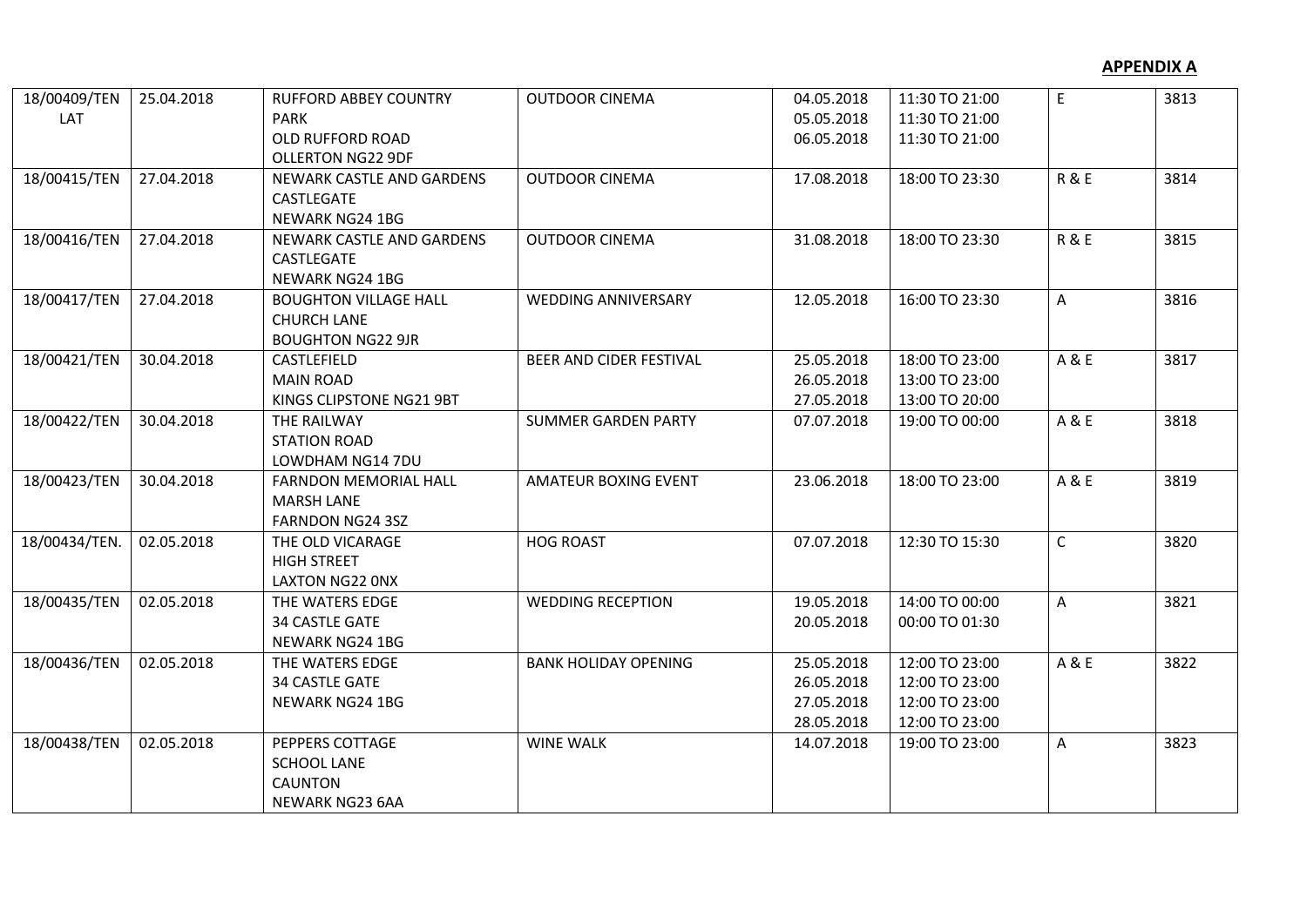| 18/00439/TEN        | 02.05.2018 | <b>ORCHARD HOUSE</b><br><b>MILL LNAE</b><br><b>CAUNTON NG23 6AJ</b>                                       | <b>WINE WALK</b>             | 14.07.2018               | 19:00 TO 23:00                   | A            | 3824 |
|---------------------|------------|-----------------------------------------------------------------------------------------------------------|------------------------------|--------------------------|----------------------------------|--------------|------|
| 18/00440/TEN        | 02.05.2018 | <b>WOODVILLE</b><br><b>NORWELL ROAD</b><br>CAUNTON NG23 6AQ                                               | <b>WINE WALK</b>             | 14.07.2018               | 19:00 TO 23:00                   | A            | 3825 |
| 18/00443/TEN        | 02.05.2018 | THE CRICKET GROUND<br><b>MANOR ROAD</b><br><b>CAUNTON NG23 6AD</b>                                        | <b>WINE WALK</b>             | 14.07.2018               | 19:00 TO 23:00                   | A            | 3826 |
| 18/00433/TEN<br>LAT | 02.05.2018 | 3 DRUMMOND GROVE<br><b>COLLINGHAM NG23 7BF</b>                                                            | CHEESE AND WINE EVENING      | 12.05.2018               | 19:00 TO 22:00                   | $\mathsf{C}$ | 3827 |
| 18/00445/TEN<br>LAT | 03.05.2018 | <b>NEWARK SHOW GROUND</b><br><b>LINCOLN ROAD</b><br><b>CODDINGTON NG24 2NY</b>                            | MOBILE BAR AT COUNTY SHOW    | 12.05.2018<br>13.05.2018 | 10:00 TO 22:00<br>10:00 TO 22:00 | Α            | 3828 |
| 18/00446/TEN<br>LAT | 03.05.2018 | <b>WINTHORPE COMMUNITY</b><br><b>CENTRE</b><br>1 WOODLANDS<br><b>WINTHORPE NG24 2NL</b>                   | <b>TREASURE HUNT</b>         | 11.05.2018               | 16:00 TO 20:00                   | A            | 3829 |
| 18/00447/TEN        | 03.05.2018 | <b>POCKET PARK</b><br><b>TUXFORD ROAD</b><br>WALESBY NG22 9NY                                             | <b>FUND RAISING PARTY</b>    | 26.05.2018               | 12:00 TO 22:00                   | A & E        | 3830 |
| 18/00451/TEN        | 04.05.2018 | OS REF: SK599643<br>BY B6030                                                                              | DOG SHOW                     | 08.09.2018<br>09.09.2018 | 12:00 TO 23:00<br>12:00 TO 23:00 | A & E        | 3831 |
| 18/00452/TEN        | 04.05.2018 | SHERWOOD PINES FOREST<br><b>EDWINSTOWE NG21 9JL</b>                                                       | <b>FAMILY FUN DAY</b>        | 19.05.2018<br>20.05.2018 | 12:00 TO 19:00<br>12:00 TO 19:00 | E.           | 3832 |
| 18/00453/TEN        | 04.05.2018 | OLD COACH HOUSE<br><b>69 EAST THORPE</b><br>SOUTHWELL NG25 0HY                                            | ARMED FORCES DAY CELEBRATION | 30.06.2018               | 15:00 TO 20:00                   | A & E        | 3833 |
| 18/00454/TEN        | 04.05.2018 | <b>ELSTON VILLAGE HALL</b><br><b>TOP STREET</b><br><b>ELSTON NG23 5NP</b>                                 | <b>BIRTHDAY PARTY</b>        | 09.06.2018<br>10.06.2018 | 20:00 TO 12:00<br>12:00 TO 01:00 | E & R        | 3834 |
| 18/00464/TEN        | 09.05.2018 | <b>BRACKENHURST LAWNS</b><br><b>MAIN HALL NOTTINGHAM</b><br><b>TRENT UNIVERSITY</b><br>SOUTHWELL NG25 0QF | <b>GRADUATION PARTY</b>      | 26.05.2018<br>27.05.2018 | 19:00 TO 12:00<br>12:00 TO 02:45 | A, E & R     | 3835 |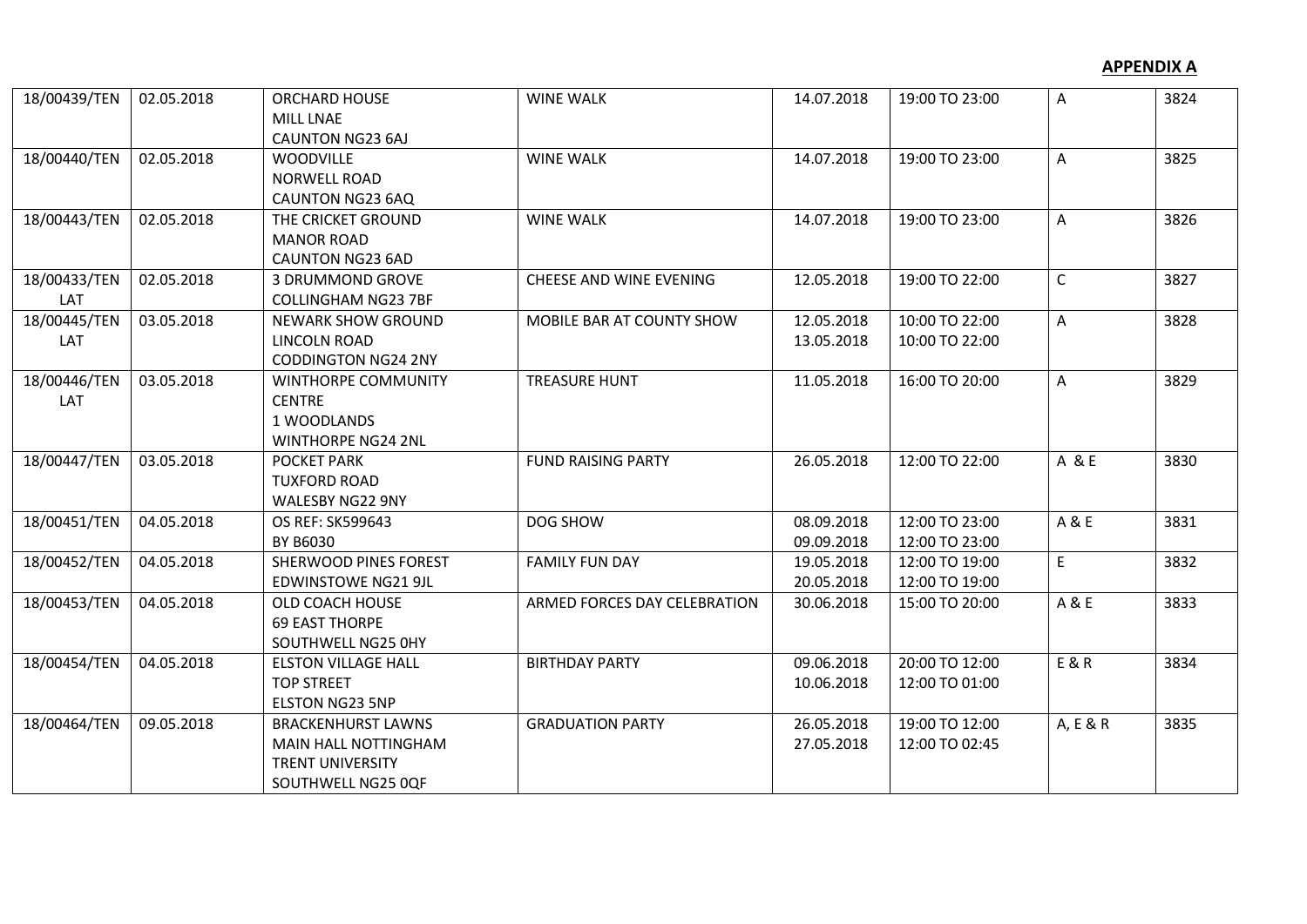| 18/00466/TEN | 09.05.2018 | <b>MOBILE BEER TRUCK</b>        | <b>FAMILY FUN DAY</b>         | 19.05.2018 | 11:00 TO 19:00 | A        | 3836 |
|--------------|------------|---------------------------------|-------------------------------|------------|----------------|----------|------|
|              |            | <b>SHERWOOD PINES CYCLES</b>    |                               | 20.05.2018 | 11:00 TO 19:00 |          |      |
|              |            | <b>SHERWOOD PINES</b>           |                               |            |                |          |      |
|              |            | KINGS CLISPTONE NG21 9JL        |                               |            |                |          |      |
| 18/00465/TEN | 09.05.2018 | <b>BRACK BAR</b>                | <b>GRADUATION AFTER PARTY</b> | 27.05.2018 | 01:00 TO 06:30 | A, E & R | 3837 |
|              |            | NOTTINGHAM TRENT S.U.           |                               |            |                |          |      |
|              |            | <b>BRACKENHURST CAMPUS</b>      |                               |            |                |          |      |
|              |            | SOUTHWELL NG25 0QF              |                               |            |                |          |      |
| 18/00475/TEN | 11.05.2018 | <b>BALDERTON PRIMARY SCHOOL</b> | THEATRE PRODUCTION            | 03.07.2018 | 18:00 TO 21:30 | A        | 3838 |
|              |            | <b>WOLFIT AVENUE</b>            |                               | 04.07.2018 | 18:00 TO 21:30 |          |      |
|              |            | NEWARK NG24 3PQ                 |                               | 05.07.2018 | 18:00 TO 21:30 |          |      |
|              |            |                                 |                               | 06.07.2018 | 18:00 TO 21:30 |          |      |
| 18/00476/TEN | 11.05.2018 | <b>MARQUEE</b>                  | FOOD AND DRINK FESTIVAL       | 26.05.2018 | 10:00 TO 17:00 | A        | 3839 |
|              |            | <b>RUFFORD ABBEY COUNTRY</b>    |                               | 27.05.2018 | 10:00 TO 17:00 |          |      |
|              |            | <b>PARK</b>                     |                               | 28.05.2018 | 10:00 TO 17:00 |          |      |
|              |            | OLLERTON NG22 9DF               |                               |            |                |          |      |
| 18/00477/TEN | 11.05.2018 | <b>MARKET STALLS</b>            | FOOD AND DRINK FESTIVAL       | 26.05.2018 | 10:00 TO 17:00 | A        | 3840 |
|              |            | <b>RUFFORD ABBEY COUNTRY</b>    |                               | 27.05.2018 | 10:00 TO 17:00 |          |      |
|              |            | <b>PARK</b>                     |                               | 28.05.2018 | 10:00 TO 17:00 |          |      |
|              |            | <b>OLLERTON NG22 9DF</b>        |                               |            |                |          |      |
| 18/00478/TEN | 14.05.2018 | <b>BEER TENT</b>                | <b>VINTAGE VEHICLE SHOW</b>   | 27.05.2018 | 12:00 TO 17:00 | A        | 3841 |
|              |            | OFF BOAT LANE                   |                               |            |                |          |      |
|              |            | HOVERINGHAM                     |                               |            |                |          |      |
|              |            | OS REF: SK7002746830            |                               |            |                |          |      |
| 18/00483/TEN | 14.05.2018 | LIFESPRING CENTRE               | <b>BIRTHDAY PARTY</b>         | 26.05.2018 | 17:00 TO 00:00 | A & E    | 3842 |
| LAT          |            | SHERWOOD DRIVE                  |                               |            |                |          |      |
|              |            | NEW OLLERTON NG22 9PP           |                               |            |                |          |      |
| 18/00484/TEN | 14.05.2018 | LIFESPRING CENTRE               | <b>WEDDING RECEPTION</b>      | 30.06.2018 | 17:00 TO 00:00 | A & E    | 3843 |
|              |            | SHERWOOD DRIVE                  |                               |            |                |          |      |
|              |            | NEW OLLERTON NG22 9PP           |                               |            |                |          |      |
| 18/00485/TEN | 14.05.2018 | THE ARTHUR RADFORD HALL         | <b>CRICKET EVENT</b>          | 27.05.2018 | 11:00 TO 21:00 | A        | 3844 |
|              |            | <b>COOKS LANE</b>               |                               |            |                |          |      |
|              |            | MORTON NG25 0XG                 |                               |            |                |          |      |
| 18/00486/TEN | 14.05.2018 | <b>NEWFIELD DAIRY</b>           | <b>FAMILY FUN DAY</b>         | 03.06.2018 | 11:00 TO 16:00 | A        | 3845 |
|              |            | <b>CAUNTON ROAD</b>             |                               |            |                |          |      |
|              |            | <b>HOCKERTON NG25 OPN</b>       |                               |            |                |          |      |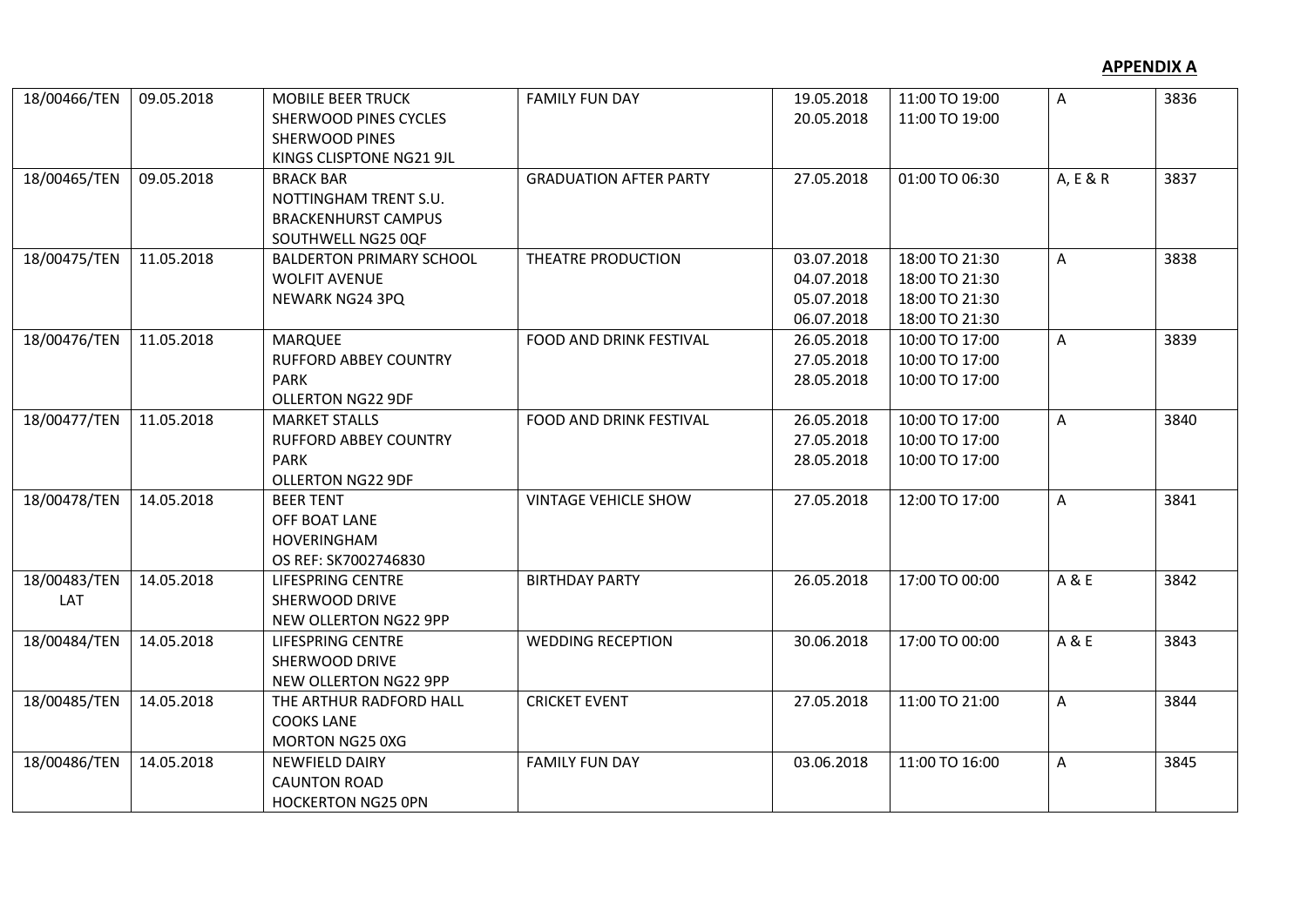| 18/00489/TEN        | 15.05.2018 | OLD HALL FARM<br><b>GREAVES LANE</b><br>EDINGLEY NG22 8BJ<br>OS REF: SK651550             | PRIVATE PARTY            | 15.06.2018<br>16.06.2018<br>17.06.2018 | 16:00 TO 23:30<br>10:00 TO 23:30<br>10:00 TO 23:30 | E & R    | 3846 |
|---------------------|------------|-------------------------------------------------------------------------------------------|--------------------------|----------------------------------------|----------------------------------------------------|----------|------|
| 18/00497/TEN        | 16.05.2018 | <b>CRANLEIGH PARK</b><br>153A FARNDON ROAD<br>NEWARK NG24 4SP                             | <b>FUNDRAISING LUNCH</b> | 01.07.2018                             | 11:00 TO 17:00                                     | A        | 3847 |
| 18/00498/TEN        | 16.05.2018 | ST MICHAELS C OF E SCHOOL<br><b>BRANSTON AVENUE</b><br>FARNSFIELD NG22 8JZ                | <b>FUNDRAISING BBQ</b>   | 23.06.2018                             | 17:00 TO 00:00                                     | A        | 3848 |
| 18/00505/TEN        | 17.05.2018 | THE HOP BARN<br><b>HOPYARD FARM</b><br>SOUTHWELL NG25 0PZ                                 | <b>CONCERT</b>           | 09.07.2018                             | 19:30 TO 23:00                                     | A        | 3849 |
| 18/00509/TEN<br>LAT | 18.08.2018 | THE FINAL WHISTLE<br><b>25 STATION ROAD</b><br>SOUTHWELL NG25 OET                         | LIVE BAND                | 01.06.2018<br>02.06.2018<br>03.06.2018 | 18:30 TO 21:30<br>18:30 TO 21:30<br>18:30 TO 21:30 | A & E    | 3850 |
| 18/00511/TEN        | 21.05.2018 | THE CLUBHOUSE<br><b>NEWARK ROWING CLUB</b><br><b>FARNDON ROAD</b><br>NEWARK NG24 4SE      | <b>BIRTHDAY PARTY</b>    | 09.06.2018                             | 18:00 TO 23:55                                     | A, E & R | 3851 |
| 18/00512/TEN        | 21.05.2018 | THE ATRIUM<br><b>69 CASTLE GATE</b><br><b>NEWARK NG24 1BE</b>                             | <b>BIRTHDAY PARTY</b>    | 20.06.2018                             | 00:00 TO 03:00                                     | A & E    | 3852 |
| 18/00519/TEN        | 21.05.2018 | <b>HOLME FARM</b><br><b>MAIN STREET</b><br><b>GONALSTON NG14 7JA</b>                      | OPEN GARDEN AND BBQ      | 10.06.2018                             | 13:00 TO 23:00                                     | A        | 3853 |
| 18/00520/TEN        | 21.05.2018 | <b>HAMMER &amp; WEDGE</b><br><b>EAST LANE</b><br><b>EDWINSTOWE NG21 9QN</b>               | <b>BOXING MATCH</b>      | 10.06.2018                             | 00:30 TO 02:30                                     | A & E    | 3854 |
| 18/00526/TEN        | 22.05.2018 | <b>KIRKLINGTON PRIMARY</b><br><b>SCHOOL</b><br><b>SCHOOL LANE</b><br>KIRKLINGTON NG22 8NG | <b>SUMMER FAIR</b>       | 30.06.2018                             | 14:00 TO 16:00                                     | A        | 3855 |
| 18/00527/TEN        | 22.05.2018 | <b>BROWNHILLS MOTORHOMES</b><br><b>LTD</b><br>A1/A46 JUNCTION<br>NEWARK NG24 2EA          | <b>OPEN WEEKEND</b>      | 08.06.2018<br>09.06.2018               | 18:00 TO 22:00<br>18:00 TO 23:00                   | A & E    | 3856 |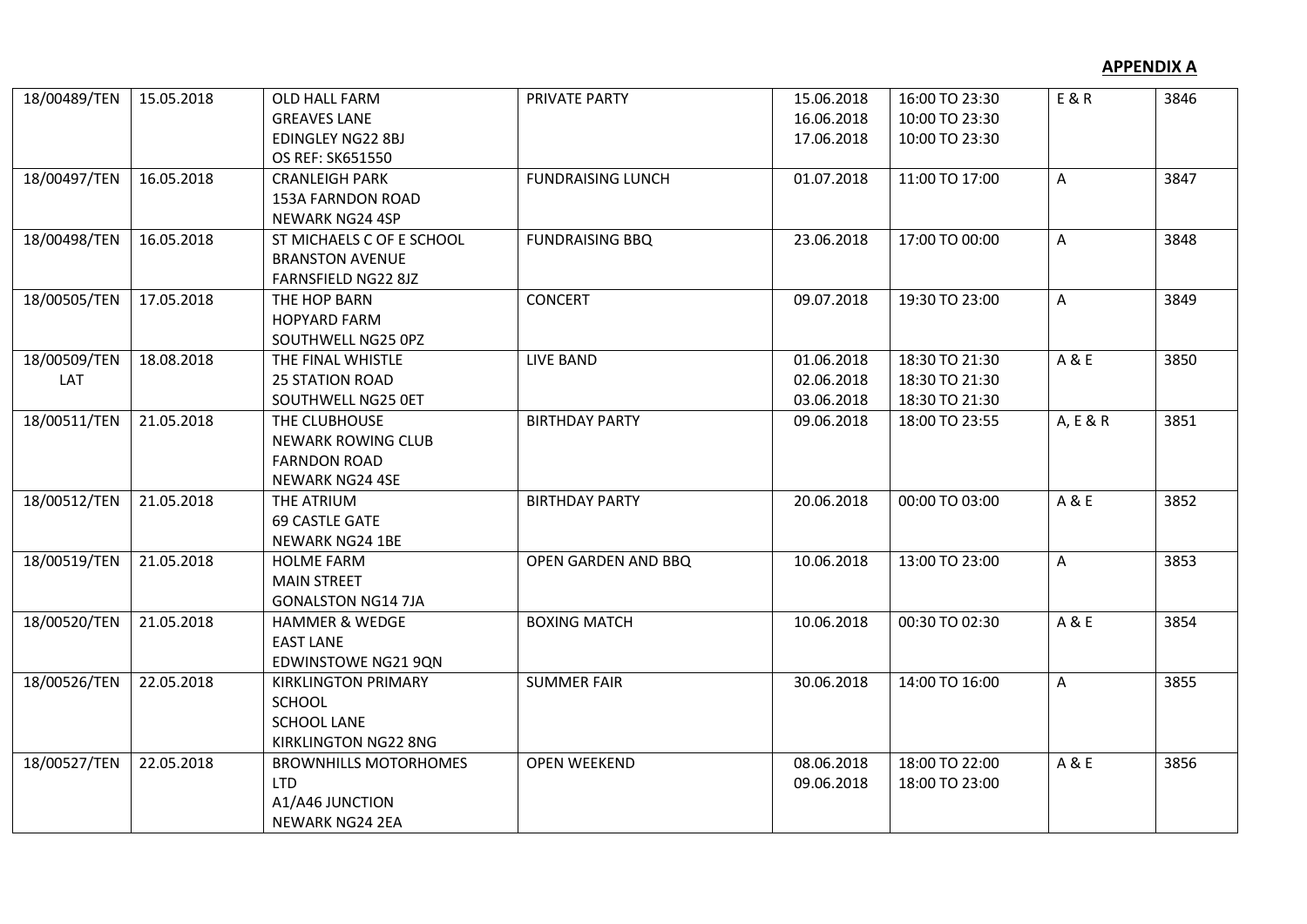| 18/00535/TEN        | 23.05.2018 | THE FINAL WHISTLE<br><b>OUTSIDE COURTYARD</b><br><b>25 STATION ROAD</b><br>SOUTHWELL NG25 OET | LIVE BAND                               | 23.06.2018                                           | 18:30 TO 23:00                                                       | A & E          | 3857 |
|---------------------|------------|-----------------------------------------------------------------------------------------------|-----------------------------------------|------------------------------------------------------|----------------------------------------------------------------------|----------------|------|
| 18/00536/TEN        | 23.05.2018 | MUSKHAM PRIMARY SCHOOL<br><b>MAIN STREET</b><br>NORTH MUSKHAM NG23 6HD                        | <b>SUMMER FAIR</b>                      | 12.07.2018                                           | 15:30 TO 18:00                                                       | A              | 3858 |
| 18/00544/TEN        | 29.05.2018 | <b>EVENT FIELD</b><br>THORESBY HALL ESTATES<br>NETHERFIELD<br>THORESBY NG22 9EW               | CAMPING AND CARAVANNING<br><b>RALLY</b> | 21.06.2018<br>22.06.2018<br>23.06.2018<br>24.06.2018 | 11:00 TO 23:00<br>11:00 TO 23:00<br>11:00 TO 23:00<br>11:00 TO 23:00 | C & E          | 3859 |
| 18/00546/TEN<br>LAT | 29.05.2018 | SOUTHWELL RACECOURSE<br><b>OCCUPATION LANE</b><br><b>ROLLESTON NG25 0TS</b>                   | <b>FOLK FESTIVAL</b>                    | 07.06.2018<br>08.06.2018<br>09.06.2018<br>10.06.2018 | 11:00 TO 22:00<br>11:00 TO 22:00<br>11:00 TO 22:00<br>11:00 TO 22:00 | A              | 3860 |
| 18/00547/TEN<br>LAT | 30.05.2018 | THE MINSTER SCHOOL<br><b>NOTTINGHAM ROAD</b><br>SOUTHWELL NG25 OLG                            | <b>CONCERT</b>                          | 11.06.2018                                           | 17:00 TO 22:00                                                       | A & E          | 3861 |
| 18/00548/TEN        | 30.05.2018 | <b>FERRY FARM PARK</b><br><b>BOAT LANE</b><br><b>HOVERINGHAM NG14 7JP</b>                     | <b>CAR RALLY</b>                        | 23.06.2018<br>24.06.2018                             | 11:00 TO 23:30<br>10:00 TO 18:00                                     | <b>A&amp;R</b> | 3862 |
| 18/00550/TEN        | 30.05.2018 | <b>THORESBY ESTATE</b><br><b>THORESBY PARK</b><br><b>NEWARK NG22 9EF</b>                      | THEATRE PERFORMANCE                     | 17.06.2018                                           | 15:00 TO 22:00                                                       | A              | 3863 |
| 18/00558/TEN        | 31.05.2018 | <b>OXTON VILLAGE HALL</b><br><b>MAIN STREET</b><br>OXTON NG25 0SA                             | <b>VILLAGE FETE</b>                     | 01.07.2018                                           | 09:00 TO 21:00                                                       | A              | 3864 |
| 18/00563/TEN<br>LAT | 01.06.2018 | <b>WELLOW HOUSE SCHOOL</b><br><b>NEWARK ROAD</b><br><b>WELLOW NG22 OEA</b>                    | <b>SPORTS DAY</b>                       | 15.06.2018                                           | 14:00 TO 18:00                                                       | A              | 3865 |
| 18/00566/TEN<br>LAT | 04.06.2018 | THE WATERS EDGE<br><b>34 CASTLEGATE</b><br>NEWARK NG24 1BG                                    | <b>BEER GARDEN</b>                      | 14.06.2018<br>15.06.2018<br>16.06.2018               | 12:00 TO 23:00<br>12:00 TO 23:00<br>12:00 TO 23:00                   | A & E          | 3866 |
| 18/00567/TEN        | 04.06.2018 | <b>ARCHBISHOPS PALACE</b><br><b>WESTGATE</b><br>SOUTHWELL NG25 0HD                            | <b>RECEPTION</b>                        | 28.07.2018                                           | 16:30 TO 20:00                                                       | A              | 3867 |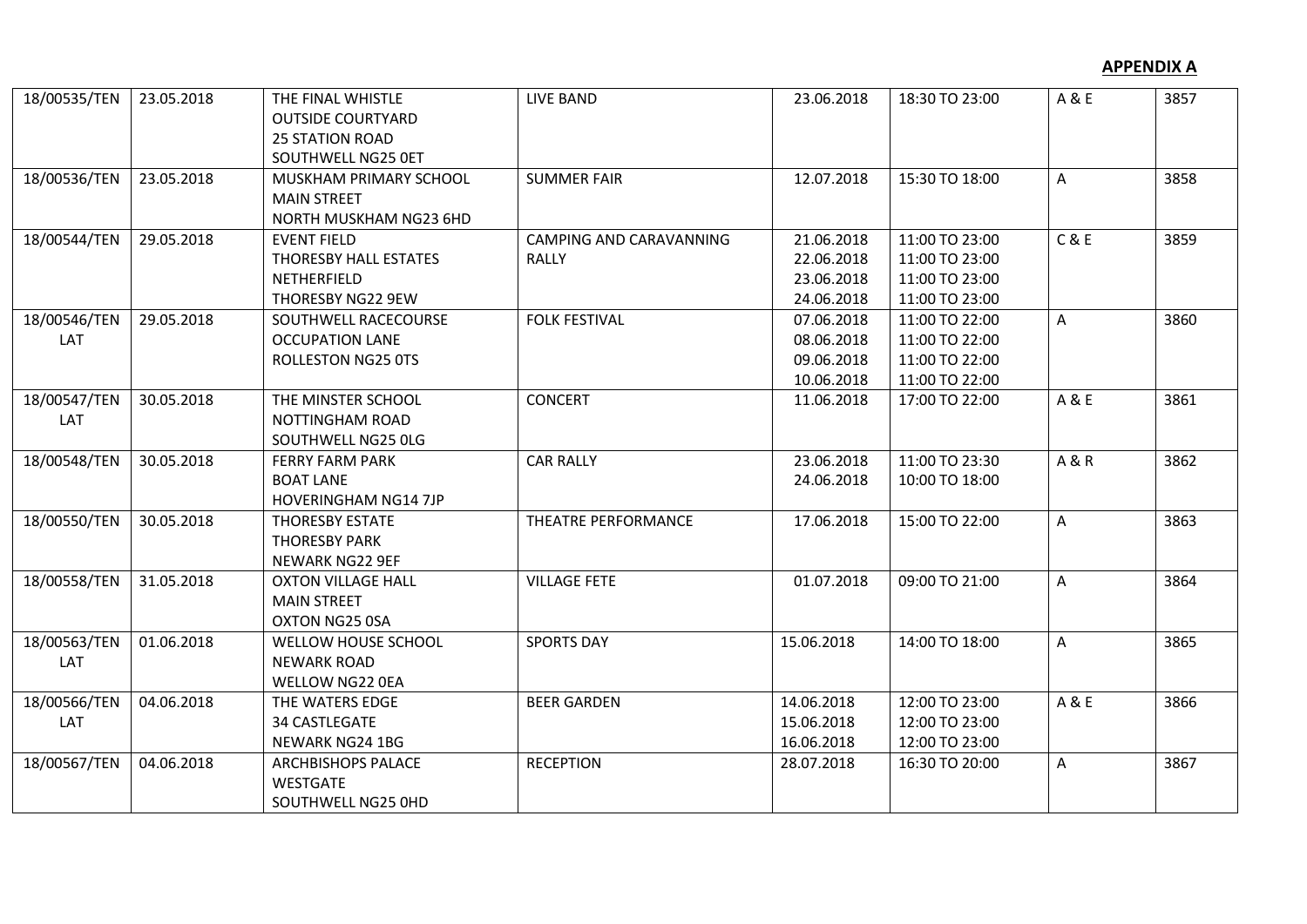| 18/00572/TEN | 05.06.2018 | FARNDON MEMORIAL HALL<br><b>MARSH LANE</b> | AMATEUR BOXING SHOW       | 23.06.2018 | 18:00 TO 23:00 | A & E    | 3868 |
|--------------|------------|--------------------------------------------|---------------------------|------------|----------------|----------|------|
|              |            | FARNDON NG24 3SZ                           |                           |            |                |          |      |
| 18/00574/TEN | 05.06.2018 | <b>NEWARK TOWN &amp; DISTRICT</b>          | <b>WEDDING RECEPTION</b>  | 06.07.2018 | 12:00 TO 00:00 | A, C & E | 3869 |
|              |            | <b>CLUB</b>                                |                           |            |                |          |      |
|              |            | <b>35 BARNBY GATE</b>                      |                           |            |                |          |      |
|              |            | NEWARK NG24 1PX                            |                           |            |                |          |      |
| 18/00576/TEN | 06.06.2018 | THE POPLARS                                | <b>MEDIAEVAL FAIR</b>     | 08.07.2018 | 13:00 TO 18:30 | A        | 3870 |
|              |            | <b>COTHAM LANE</b>                         |                           |            |                |          |      |
|              |            | <b>HAWTON NG24 3RL</b>                     |                           |            |                |          |      |
| 18/00577/TEN | 06.06.2018 | <b>HIGHFIELDS SCHOOL</b>                   | <b>FESTIVAL</b>           | 23.06.2018 | 12:00 TO 23:50 | A, C & E | 3871 |
|              |            | <b>LONDON RAOD</b>                         |                           |            |                |          |      |
|              |            | NEWARK NG24 3AL                            |                           |            |                |          |      |
| 18/00586/TEN | 07.06.2018 | <b>STOKE HALL</b>                          | <b>BATTLE CELEBRATION</b> | 15.06.2018 | 10:00 TO 22:00 | A & E    | 3872 |
| LAT          |            | <b>CHURCH LANE</b>                         |                           | 16.06.2018 | 10:00 TO 22:00 |          |      |
|              |            | EAST STOKE NG23 5QF                        |                           | 17.06.2018 | 10:00 TO 22:00 |          |      |
| 18/00588/TEN | 08.06.2018 | <b>STOKE HALL</b>                          | <b>GAMING EVENT</b>       | 03.08.2018 | 11:00 TO 22:00 | A        | 3873 |
|              |            | <b>CHURCH LANE</b>                         |                           | 04.08.2018 | 11:00 TO 22:00 |          |      |
|              |            | <b>EAST STOKE NG23 5QF</b>                 |                           | 05.08.2018 | 11:00 TO 17:00 |          |      |
| 18/00590/TEN | 11.06.2018 | OS REF: SK726671                           | <b>WEDDING RECEPTION</b>  | 30.06.2018 | 14:30 TO 00:00 | A & E    | 3874 |
|              |            | <b>LAXTON FOOTBALL PITCH</b>               |                           |            |                |          |      |
|              |            | <b>LAXTON</b>                              |                           |            |                |          |      |
| 18/00591/TEN | 11.06.2018 | <b>BRENDA'S</b>                            | <b>FUNDRAISING EVENT</b>  | 30.06.2018 | 12:00 TO 23:00 | A        | 3875 |
|              |            | <b>MAIN STREET</b>                         |                           |            |                |          |      |
|              |            | NEWARK NG23 6JN                            |                           |            |                |          |      |
| 18/00592/TEN | 11.06.2018 | THE RECTORY COTTAGE                        | PRIVATE PARTY             | 23.06.2018 | 16:30 TO 23:30 | A        | 3876 |
| LAT          |            | <b>BECK STREET</b>                         |                           |            |                |          |      |
|              |            | THURGATON NG14 7HB                         |                           |            |                |          |      |
| 18/00593/TEN | 11.06.2018 | <b>SCONCE AND DEVON PARK</b>               | HISTORICAL RE-ENACTMENT   | 21.06.2018 | 18:00 TO 00:00 | A & E    | 3877 |
|              |            | <b>BOUNDARY ROAD</b>                       |                           | 22.06.2018 | 11:00 TO 01:00 |          |      |
|              |            | NEWARK NG24 4AU                            |                           | 23.06.2018 | 11:00 TO 01:00 |          |      |
|              |            |                                            |                           | 24.06.2018 | 11:00 TO 23:00 |          |      |
| 18/00594/TEN | 11.06.2018 | WELLOW HOUSE SCHOOL                        | <b>SPORTS DAY</b>         | 22.06.2018 | 13:30 TO 18:00 | A        | 3878 |
| LAT          |            | <b>NEWARK ROAD</b>                         |                           |            |                |          |      |
|              |            | WELLOW NG22 0EA                            |                           |            |                |          |      |
| WSTF1003962  | 12.06.2018 | THE MINSTER SCHOOL                         | <b>SCHOOL CONCERT</b>     | 28.06.2018 | 18:00 TO 21:30 | A & E    | 3879 |
| 7            |            | NOTTINGHAM ROAD                            |                           |            |                |          |      |
|              |            | SOUTHWELL NG25 OLG                         |                           |            |                |          |      |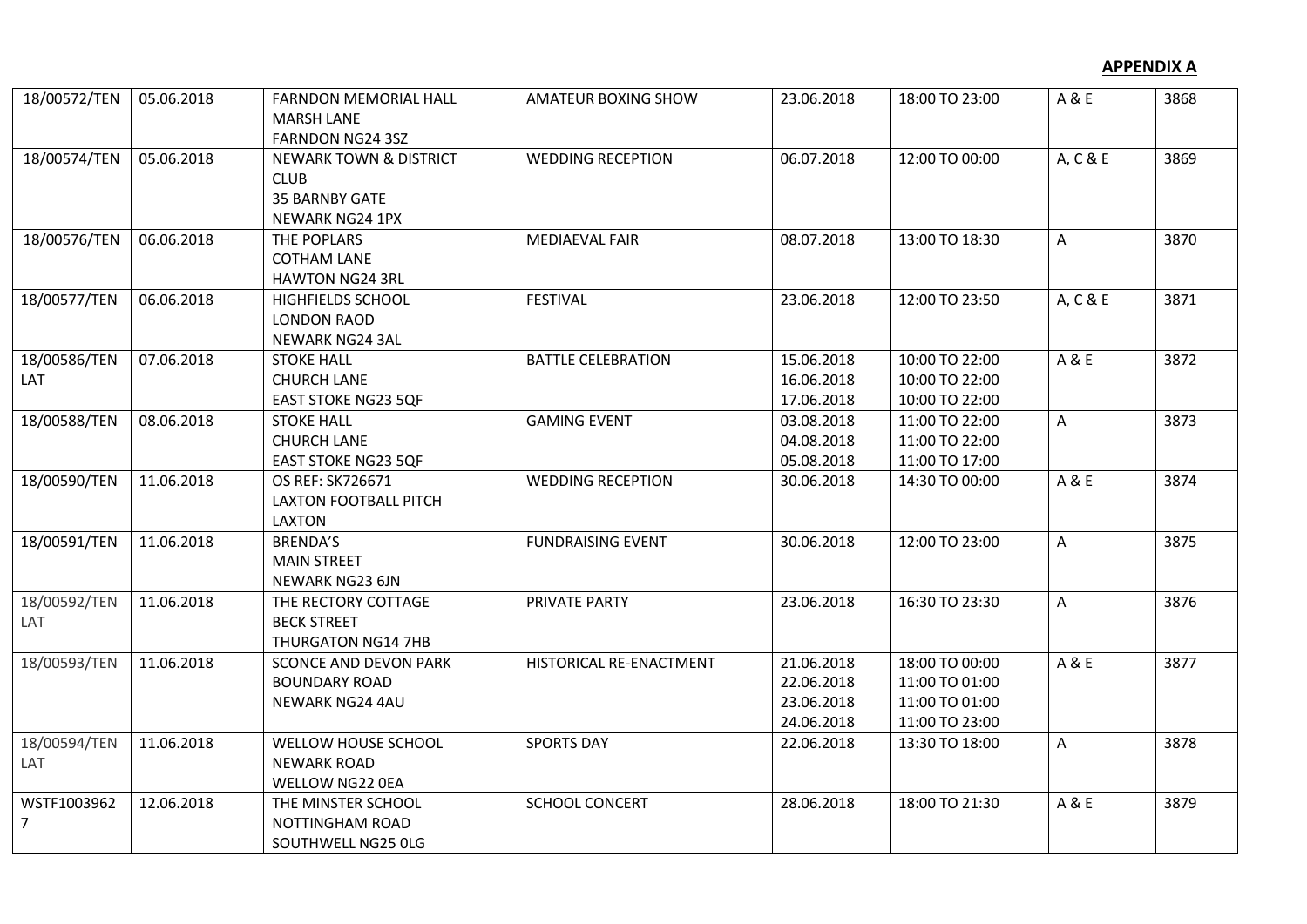| 18/00599/TEN        | 12.06.2018 | CHUTER EDE PRIAMRY SCHOOL<br><b>HUNTERS ROAD</b><br>FERNWOOD NG24 3WB                                  | <b>SCHOOL LEAVERS PARTY</b> | 19.07.2018               | 17:00 TO 19:00                   | A              | 3880 |
|---------------------|------------|--------------------------------------------------------------------------------------------------------|-----------------------------|--------------------------|----------------------------------|----------------|------|
| 18/00600/TEN        | 12.06.2018 | <b>FARNDON BOATHOUSE</b><br>OFF WYKE LANE<br>NEWARK NG24 3SX                                           | <b>GARDEN PARTY</b>         | 21.07.2018               | 17:30 TO 02:00                   | A & E          | 3881 |
| 18/00603/TEN        | 13.06.2018 | <b>TENT ONE</b><br>SK7820258120<br>FIELD AT MANOR FARM<br>LITTLE CARLTON NG23 6BX                      | PLOUGHING MATCH             | 29.09.2018               | 11:00 TO 17:30                   | A              | 3882 |
| 18/00604/TEN        | 13.06.2018 | <b>TENT TWO</b><br>SK978580<br>FIELD AT MANOR FARM<br>LITTLE CARLTON NG23 6BX                          | PLOUGHING MATCH             | 29.09.2018               | 11:00 TO 17:30                   | A              | 3883 |
| 18/00605/TEN        | 13.06.2018 | <b>GARDEN AREA</b><br>THE WATERS EDGE<br><b>34 CASTLE GATE</b><br>NEWARK NG24 1BG                      | <b>BIRTHDAY PARTY</b>       | 11.08.2018<br>12.08.2018 | 18:00 TO 00:00<br>00:00 TO 01:30 | A & E          | 3884 |
| 18/00606/TEN<br>LAT | 13.06.2018 | <b>GARDEN AREA</b><br>THE WATERS EDGE<br><b>34 CASTLE GATE</b><br><b>NEWARK NG24 1BG</b>               | PRIVATE PARTY               | 23.06.2018<br>24.06.2018 | 12:00 TO 00:00<br>00:00 TO 01:30 | A & E          | 3885 |
| 18/00607/TEN        | 13.06.2018 | WINTHORPE PRIMARY SCHOOL<br><b>THOROUGHFARE LANE</b><br><b>WINTHORPE NG24 2NN</b>                      | <b>SUMMER FAIR</b>          | 29.06.2018               | 17:30 TO 21:00                   | A & E          | 3886 |
| 18/00608/TEN        | 14.06.2018 | <b>NEWARK SHOWGROUND</b><br>LINCOLN ROAD<br><b>NEWARK NG24 2NY</b><br>SK79975384<br>X/Y 479972, 353841 | <b>TRUCK FESTIVAL</b>       | 14.07.2018<br>15.07.2018 | 09:00 TO 19:00<br>09:00 TO 19:00 | A              | 3887 |
| 18/00628/TEN        | 18.06.2018 | <b>HOVERINGHAM CRICKET CLUB</b><br><b>MAIN STREET</b><br><b>HOVERINGHAM NG14 7JR</b>                   | <b>LIVE BAND</b>            | 14.07.2018               | 18:00 TO 00:00                   | <b>R&amp;E</b> | 3888 |
| 18/00627/TEN        | 18.06.2018 | THE DOVECOTE INN<br><b>CROSS HILL</b><br><b>LAXTON NG22 OSX</b>                                        | <b>SUMMER BALL</b>          | 06.07.2018               | 19:00 TO 00:00                   | A & E          | 3889 |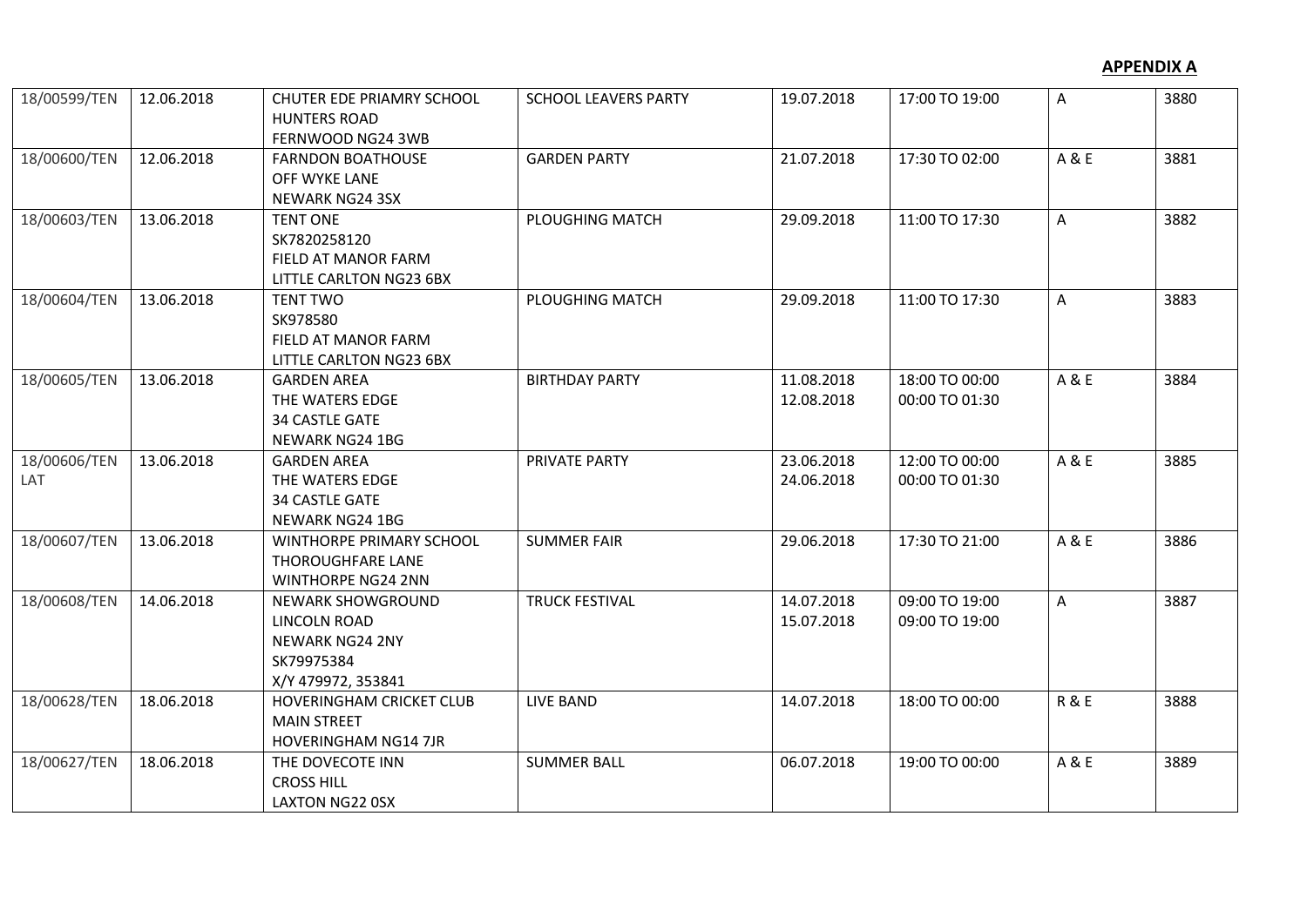| 18/00631/TEN | 18.06.2018 | <b>NEW FARM</b>            | <b>WEDDING</b>            | 30.06.2018 | 19:30 TO 00:00 | A              | 3890 |
|--------------|------------|----------------------------|---------------------------|------------|----------------|----------------|------|
| LAT          |            | <b>KIRTON ROAD</b>         |                           |            |                |                |      |
|              |            | <b>EGMANTON NG22 OHF</b>   |                           |            |                |                |      |
| 18/00634/TEN | 20.06.2018 | <b>HOPYARD FARM</b>        | <b>CONCERT</b>            | 07.07.2018 | 19:00 TO 23:00 | A & E          | 3891 |
|              |            | HOCKERWOOD LANE            |                           |            |                |                |      |
|              |            | SOUTHWELL NG25 0PZ         |                           |            |                |                |      |
| 18/00644/TEN | 20.06.2018 | LAND TO THE REAR OF CHAPEL | <b>FESTIVAL</b>           | 14.07.2018 | 00:00 TO 01:30 | A, E & R       | 3892 |
|              |            | <b>FARM</b>                |                           | 15.07.2018 | 00:00 to 01:30 |                |      |
|              |            | OFF NEWARK ROAD            |                           |            |                |                |      |
|              |            | WELLOW NG22 0EJ            |                           |            |                |                |      |
| 18/00646/TEN | 21.06.2018 | <b>12 BESTHORPE ROAD</b>   | <b>BEER TASTING</b>       | 01.07.2018 | 12:00 TO 16:00 | A              | 3893 |
| LAT          |            | COLLINGHAM                 |                           |            |                |                |      |
|              |            | <b>NEWARK NG23 7NP</b>     |                           |            |                |                |      |
| 18/00650/TEN | 22.06.2018 | THE KENNELS                | <b>FUND RAISING DAY</b>   | 01.07.2018 | 12:00 TO 18:00 | A              | 3894 |
| LAT          |            | <b>OXTON ROAD</b>          |                           |            |                |                |      |
|              |            | <b>EPPERSTONE NG14 6AT</b> |                           |            |                |                |      |
| 18/00652/TEN | 22.06.2018 | THE HEARTY GOODFELLOW      | <b>BIRTHDAY PARTY</b>     | 30.06.2018 | 19:00 TO 23:00 | A&C            | 3895 |
| LAT          |            | <b>81 CHURCH STREET</b>    |                           |            |                |                |      |
|              |            | SOUTHWELL NG25 0HQ         |                           |            |                |                |      |
| 18/00653/TEN | 22.06.2018 | <b>MANOR FARM</b>          | <b>SUMMER PARTY</b>       | 07.07.2018 | 20:00 TO 00:00 | A, C, E & R    | 3896 |
|              |            | <b>OLLERTON ROAD</b>       |                           | 08.07.2018 | 00:00 TO 01:00 |                |      |
|              |            | KELHAM NG23 5QS            |                           |            |                |                |      |
| 18/00655/TEN | 25.06.2018 | ST PETER'S CROSS C OF E    | <b>SCHOOL PERFORMANCE</b> | 16.07.2018 | 18:30 TO 20:30 | A              | 3897 |
|              |            | SANDHILL ROAD              |                           | 17.07.2018 | 18:30 TO 20:30 |                |      |
|              |            | <b>FARNDON NG24 4TE</b>    |                           | 18.07.2018 | 18:30 TO 20:30 |                |      |
| 18/00656/TEN | 25.06.2018 | OLD HALL FARM              | PRIVATE PARTY             | 06.07.2018 | 16:00 TO 23:30 | <b>R&amp;E</b> | 3898 |
|              |            | <b>GREAVES LANE</b>        |                           | 07.07.2018 | 10:00 TO 23:30 |                |      |
|              |            | EDINGLEY NG22 8BJ          |                           | 08.07.2018 | 10:00 TO 23:30 |                |      |
| 18/00657/TEN | 25.06.2018 | OLD HALL FARM              | PRIVATE PARTY             | 03.08.2018 | 16:00 TO 23:30 | <b>R&amp;E</b> | 3899 |
|              |            | <b>GREAVES LANE</b>        |                           | 04.08.2018 | 10:00 TO 23:30 |                |      |
|              |            | EDINGLEY NG22 8BJ          |                           | 05.08.2018 | 10:00 TO 23:30 |                |      |
| 18/00658/TEN | 25.06.2018 | <b>STOKE HALL</b>          | <b>SUMMER LUNCH</b>       | 30.06.2018 | 11:00 TO 17:00 | Α              | 3900 |
| LAT          |            | <b>CHURCH LANE</b>         |                           | 01.07.2018 | 11:00 TO 17:00 |                |      |
|              |            | <b>EAST STOKE NG23 5QF</b> |                           |            |                |                |      |
| 18/00659/TEN | 25.06.2018 | THE MANOR                  | <b>VILLAGE FATE</b>       | 07.07.2018 | 12:00 TO 22:00 | A              | 3901 |
|              |            | <b>CHURCH STREET</b>       |                           | 08.07.2018 | 12:00 TO 22:00 |                |      |
|              |            | EAST MARKHAM NG22 0SA      |                           |            |                |                |      |